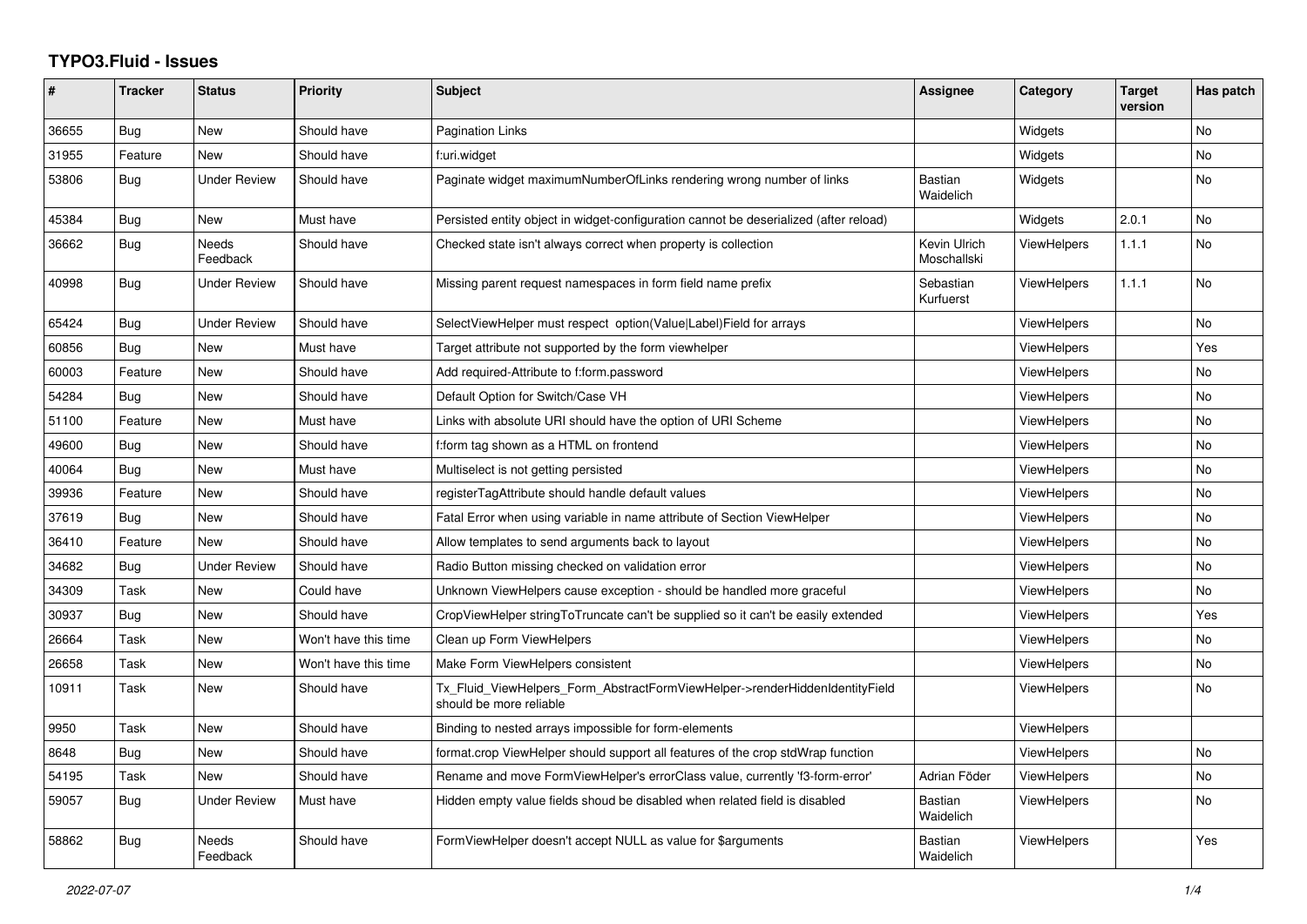| $\#$  | <b>Tracker</b> | <b>Status</b>       | <b>Priority</b> | <b>Subject</b>                                                                            | Assignee               | Category    | <b>Target</b><br>version | Has patch |
|-------|----------------|---------------------|-----------------|-------------------------------------------------------------------------------------------|------------------------|-------------|--------------------------|-----------|
| 33628 | Bug            | Needs<br>Feedback   | Must have       | Multicheckboxes (multiselect) for Collections don't work                                  | Christian Müller       | ViewHelpers |                          | <b>No</b> |
| 3725  | Feature        | New                 | Could have      | <b>CSS Engine</b>                                                                         | Christian Müller       | ViewHelpers |                          | No        |
| 8491  | Task           | Needs<br>Feedback   | Should have     | link.action and uri.action differ in absolute argument                                    | Karsten<br>Dambekalns  | ViewHelpers |                          | No        |
| 5933  | Feature        | Accepted            | Should have     | Optional section rendering                                                                | Sebastian<br>Kurfuerst | ViewHelpers |                          | No        |
| 44234 | Bug            | <b>Under Review</b> | Should have     | selectViewHelper's sorting does not respect locale collation                              |                        | ViewHelpers | 2.1                      | No        |
| 43346 | Feature        | <b>Under Review</b> | Should have     | Allow property mapping configuration via template                                         | Karsten<br>Dambekalns  | ViewHelpers | 2.1                      | No        |
| 60181 | Feature        | New                 | Could have      | Caching mechanism for Fluid Views/Templates                                               |                        | View        |                          | No        |
| 45394 | Task           | New                 | Should have     | Forwardport Unit test for standalone view                                                 |                        | View        |                          | No        |
| 43072 | Task           | New                 | Should have     | Remove TOKENS for adding templates fallback in Backporter                                 |                        | View        |                          | No        |
| 38369 | Bug            | New                 | Must have       | Resource ViewHelpers should not fall back to request package                              |                        | View        |                          | No        |
| 8989  | Feature        | Needs<br>Feedback   | Could have      | Search path for fluid template files                                                      |                        | View        |                          | No        |
| 46289 | Bug            | Needs<br>Feedback   | Should have     | Enable Escaping Interceptor in XML request format                                         |                        | View        | 2.0.1                    | No        |
| 46257 | Feature        | <b>Under Review</b> | Should have     | Add escape sequence support for Fluid                                                     |                        | Core        |                          | No        |
| 39990 | Bug            | New                 | Should have     | Same form twice in one template: hidden fields for empty values are only rendered<br>once |                        | Core        |                          | No        |
| 32035 | Task           | New                 | Should have     | Improve fluid error messages                                                              |                        | Core        |                          | Yes       |
| 30555 | Feature        | New                 | Could have      | Make TagBuilder more extensible                                                           |                        | Core        |                          | No        |
| 27607 | Bug            | New                 | Must have       | Make Fluid comparisons work when first element is STRING, second is NULL.                 |                        | Core        |                          | No        |
| 10472 | Feature        | New                 | Could have      | Fluid Standalone distribution                                                             |                        | Core        |                          | No        |
| 7608  | Feature        | New                 | Could have      | Configurable shorthand/object accessor delimiters                                         |                        | Core        |                          | Yes       |
| 4704  | Feature        | New                 | Should have     | Improve parsing exception messages                                                        |                        | Core        |                          |           |
| 3481  | Bug            | New                 | Should have     | Use ViewHelperVariableContainer in PostParseFacet                                         |                        | Core        |                          | No        |
| 1907  | Feature        | New                 | Could have      | Default values for view helpers based on context                                          |                        | Core        |                          |           |
| 51239 | <b>Bug</b>     | <b>Under Review</b> | Must have       | AbstractViewHelper use incorrect method signature for "\$this->systemLogger->log()"       | Adrian Föder           | Core        |                          | Yes       |
| 33551 | Bug            | New                 | Must have       | View helper values break out of a partial scope                                           | Sebastian<br>Kurfuerst | Core        |                          | No        |
| 12863 | <b>Bug</b>     | New                 | Should have     | Attributes of a viewhelper can't contain a '-'                                            | Sebastian<br>Kurfuerst | Core        |                          | No        |
| 33394 | Feature        | Needs<br>Feedback   | Should have     | Logical expression parser for BooleanNode                                                 | <b>Tobias Liebig</b>   | Core        |                          | No        |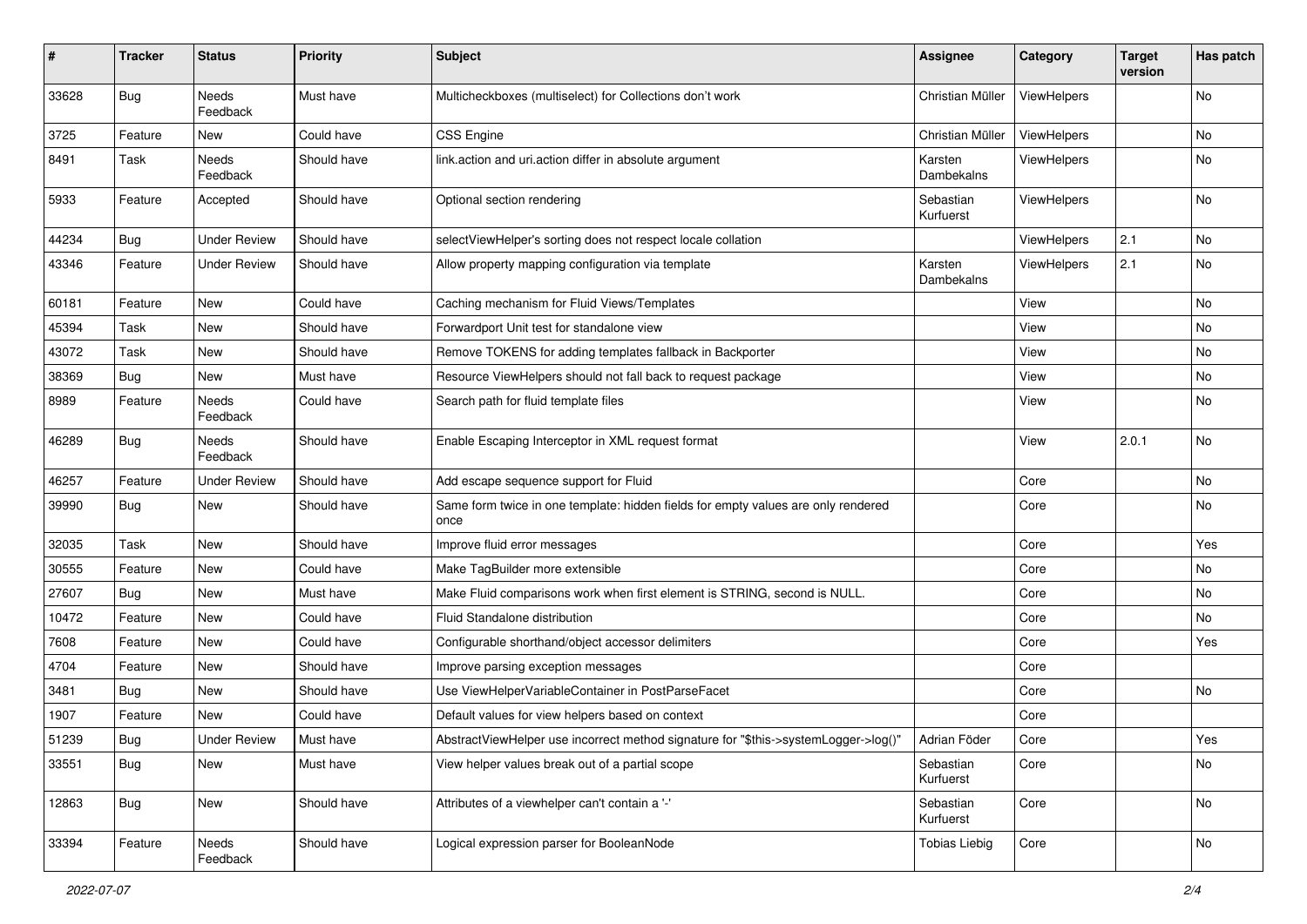| #     | <b>Tracker</b> | <b>Status</b>       | <b>Priority</b> | <b>Subject</b>                                                                                              | <b>Assignee</b> | Category | <b>Target</b><br>version | Has patch |
|-------|----------------|---------------------|-----------------|-------------------------------------------------------------------------------------------------------------|-----------------|----------|--------------------------|-----------|
| 62346 | Feature        | New                 | Could have      | f:comment should have high precende                                                                         |                 | Core     | 3.x                      | <b>No</b> |
| 52419 | Bug            | New                 | Should have     | Wrong PHPDocs notation for default value inline f:translate viewhelper                                      |                 |          | 2.0                      | No        |
| 60271 | Feature        | New                 | Should have     | Paginate viewhelper, should also support arrays                                                             |                 |          |                          | No        |
| 58983 | Bug            | New                 | Should have     | format.date does not respect linebreaks and throws exception                                                |                 |          |                          | No        |
| 58921 | Bug            | New                 | Should have     | f:form.* VHs crash if NOT inside f:form but followed by f:form                                              |                 |          |                          | No        |
| 57885 | Bug            | New                 | Must have       | Inputs are cleared from a second form if the first form produced a vallidation error                        |                 |          |                          | No        |
| 56237 | Task           | New                 | Should have     | in-line (Condition) View Helpers should not evaluate on parsing                                             |                 |          |                          | No        |
| 52591 | Bug            | New                 | Should have     | The Pagination Widget broken for joined objects                                                             |                 |          |                          | No        |
| 52536 | Bug            | <b>Under Review</b> | Should have     | Errorclass not set if no property-attribute set                                                             |                 |          |                          |           |
| 51277 | Feature        | New                 | Should have     | ViewHelper context should be aware of actual file occurrence                                                |                 |          |                          | No        |
| 50888 | Bug            | <b>Under Review</b> | Should have     | WSOD by changing name of section and if Fluid caches are generated                                          |                 |          |                          | <b>No</b> |
| 49756 | Feature        | <b>Under Review</b> | Should have     | Select values by array key in checkbox viewhelper                                                           |                 |          |                          | No        |
| 49038 | Bug            | New                 | Must have       | form.select does not select the first item if prependOptionValue is used                                    |                 |          |                          | No        |
| 48355 | Feature        | New                 | Could have      | Assign output of viewhelper to template variable for further processing.                                    |                 |          |                          |           |
| 47669 | Task           | New                 | Should have     | FormViewHelper does not define the default request method                                                   |                 |          |                          | No        |
| 47006 | Bug            | <b>Under Review</b> | Should have     | widget identifier are not unique                                                                            |                 |          |                          | No        |
| 46545 | Feature        | New                 | Should have     | Better support for arrays in options of SelectViewHelper                                                    |                 |          |                          | No        |
| 46091 | Task           | Needs<br>Feedback   | Should have     | Show source file name and position on exceptions during parsing                                             |                 |          |                          | No        |
| 45345 | Feature        | Needs<br>Feedback   | Should have     | Easy to use comments for fluid that won't show in output                                                    |                 |          |                          |           |
| 45153 | Feature        | New                 | Should have     | f:be.menus.actionMenuItem - Detection of the current select option is insufficient                          |                 |          |                          | No        |
| 43071 | Task           | New                 | Should have     | Remove TOKENS for adding fallback teplates in B                                                             |                 |          |                          | No        |
| 42743 | Task           | New                 | Should have     | Remove inline style for hidden form fields                                                                  |                 |          |                          | No        |
| 42397 | Feature        | New                 | Should have     | Missing viewhelper for general links                                                                        |                 |          |                          | No        |
| 40081 | Feature        | New                 | Should have     | Allow assigned variables as keys in arrays                                                                  |                 |          |                          | No        |
| 38130 | Feature        | New                 | Should have     | Checkboxes and multiple select fields should have an assignable default value                               |                 |          |                          | No        |
| 36559 | Feature        | New                 | Could have      | New widget progress bar                                                                                     |                 |          |                          | Yes       |
| 33215 | Feature        | New                 | Should have     | RFC: Dynamic values in ObjectAccess paths                                                                   |                 |          |                          | No        |
| 28554 | <b>Bug</b>     | New                 | Should have     | (v4) implement feature flag to disable caching                                                              |                 |          |                          | No        |
| 28553 | Bug            | New                 | Should have     | improve XHProf test setup                                                                                   |                 |          |                          | No        |
| 28552 | Bug            | New                 | Should have     | (v5) write ViewHelper test for compiled run; adjust functional test to do two passes<br>(uncached & cached) |                 |          |                          | No        |